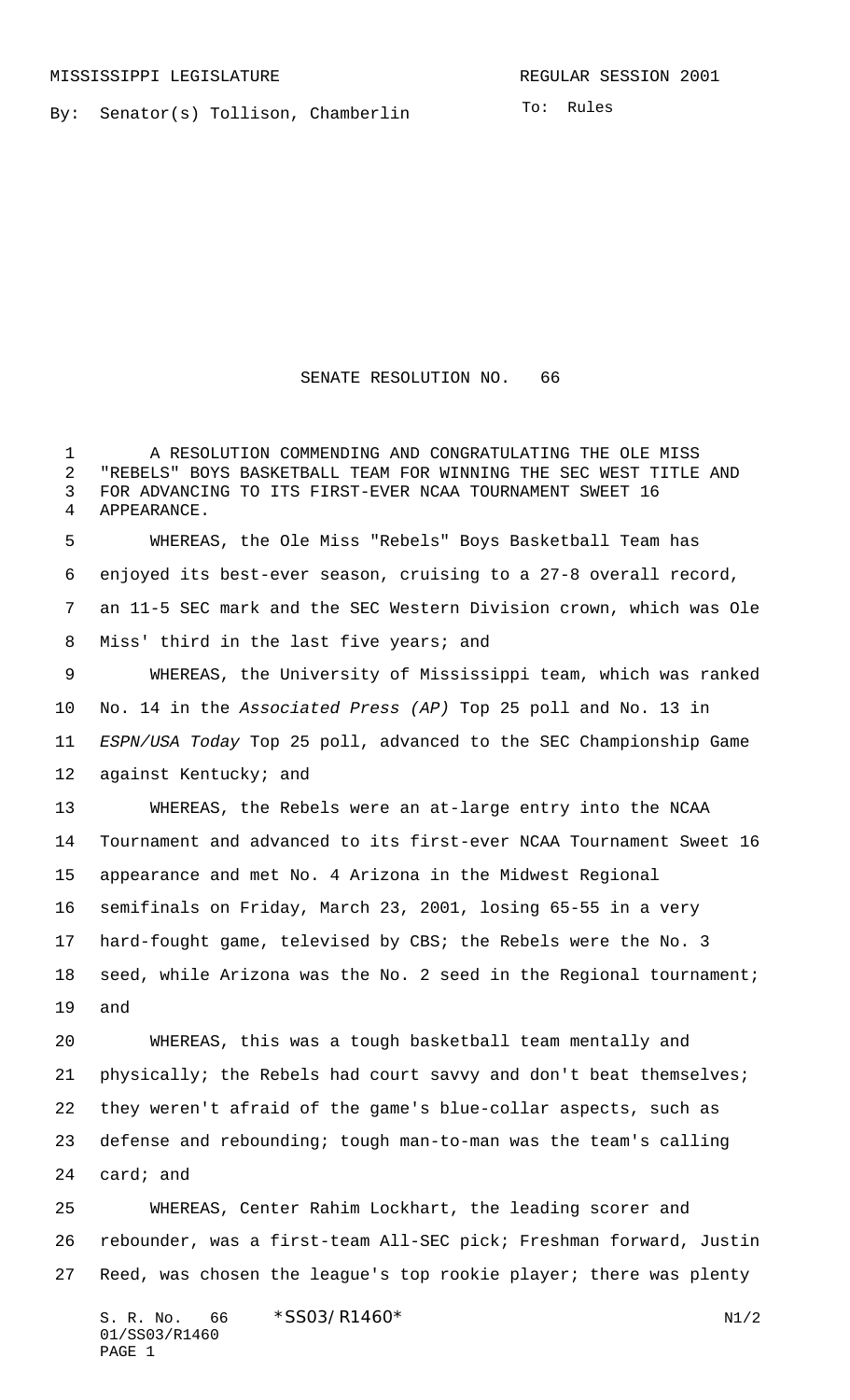of firepower at the guard positions with David Sanders, Jason

 Holmes and Aaron Harper, and veteran leadership at the point with Jason Flanigan and Jason Harrison; and

 WHEREAS, the team was led by Coach Rod Barnes, who was named the 2001 Naismith National Men's Coach of the Year and also SEC Coach of the Year; and

 WHEREAS, the Rebels team roster is as follows: STARTERS: G-David Sanders (6-3, So.) 7.1 ppg, 2.6 rpg; G-Jason Holmes (6-5, Sr.) 6.4 ppg, 2.5 rpg; G-Jason Flanigan (6-1, Sr.) 7.3 ppg, 3.0 rpg, 2.2 apg; F-Justin Reed (6-8, Fr.) 11.1 ppg, 5.8 rpg; F-Rahim Lockhart (6-8, Sr.) 12.8 ppg, 8.3 rpg, 1.4 bpg; KEY RESERVES: F-Aaron Harper (6-7, Fr.) 9.4 ppg, 2.9 rpg, 2.0 apg; G-Jason Harrison (5-5, Jr.) 7.8 ppg, 1.9 rpg, 3.0 apg; and G-Emmanuel Wade (6-3, So.) 4.1 ppg, 1.7 rpg; and

WHEREAS, the Rebel's Statistical Leaders are as follow:

| 43 | POINTS          | Avg. | FG%  | FT <sup>8</sup> | 3P <sub>8</sub> |
|----|-----------------|------|------|-----------------|-----------------|
| 44 | Rahim Lockhart  | 13.0 | 55.4 | 47.8            | 0.0             |
| 45 | Justin Reed     | 11.0 | 47.8 | 56.4            | 13.0            |
| 46 | Aaron Harper    | 9.2  | 35.2 | 75.0            | 35.4            |
| 47 | <b>REBOUNDS</b> |      | TOT  | AVG             | HIGH            |
| 48 | Rahim Lockhart  |      | 282  | 8.1             | 14              |
| 49 | Justin Reed     |      | 205  | 5.9             | 13              |
| 50 | Jason Flanigan  |      | 107  | 3.1             | 6               |
| 51 | ASSISTS         |      | TOT  | AVG             | HIGH            |
| 52 | Jason Harrison  |      | 104  | 3               | 8               |
| 53 | Jason Flanigan  |      | 76   | 2.2             | 6               |
| 54 | Aaron Harper    |      | 70   | $\overline{a}$  | 7               |
| 55 | <b>FOULS</b>    |      | TOT  | AVG             | DGL             |
| 56 | Rahim Lockhart  |      | 120  | 3.4             | 5               |
| 57 | Justin Reed     |      | 105  | 3               | $\overline{2}$  |
| 58 | David Sanders   |      | 78   | 2.2             | 3               |

WHEREAS, it is with great pride that we recognize the

S. R. No. 66 \* SS03/R1460\* 01/SS03/R1460 outstanding accomplishments of this group of student-athletes, who